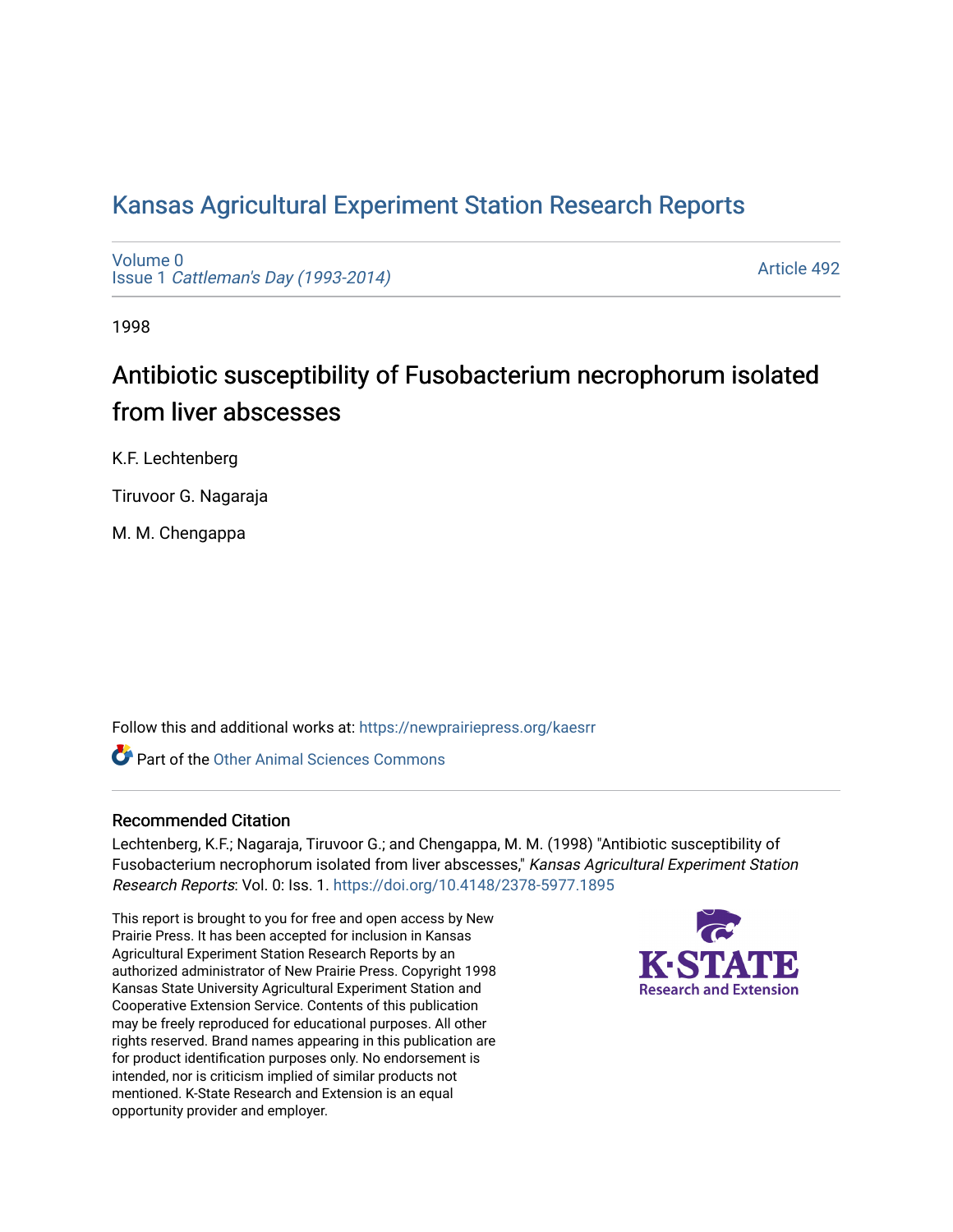## Antibiotic susceptibility of Fusobacterium necrophorum isolated from liver abscesses

## **Abstract**

Antibiotic susceptibility patterns of thirty-seven isolates of Fusobacterium necrophorum (21 biotype A and 16 biotype B) from liver abscesses of feedlot cattle were determined. These isolates were generally susceptible to penicillins, tetracyclines (chlortetracycline and oxytetracycline), lincosamides (clindamycin and lincomycin), and macrolides (tylosin and erythromycin) but resistant to aminoglycosides (kanamycin, neomycin, gentamycin and streptomycin), ionophores(except narasin), and peptides (avoparcin, polymixin, and thiopeptin). Differences in antibiotic sensitivity patterns were observed between the two biotypes only for clindamycin and lincomycin. The minimum inhibitory concentrations (MIC) of FDAapproved antibiotics for liver abscess control did not parallel their efficacy in preventing clinical liver abscesses in feedlot cattle. Continuous tylosin feeding did not appear to induce antibiotic resistance in F.necrophorum.

#### Keywords

Kansas Agricultural Experiment Station contribution; no. 97-309-S; Report of progress (Kansas State University. Agricultural Experiment Station and Cooperative Extension Service); 804; Cattlemen's Day, 1998; Beef; Fusobacterium necrophorum; Liver abscesses; Antibiotic susceptibility

#### Creative Commons License



This work is licensed under a [Creative Commons Attribution 4.0 License](https://creativecommons.org/licenses/by/4.0/).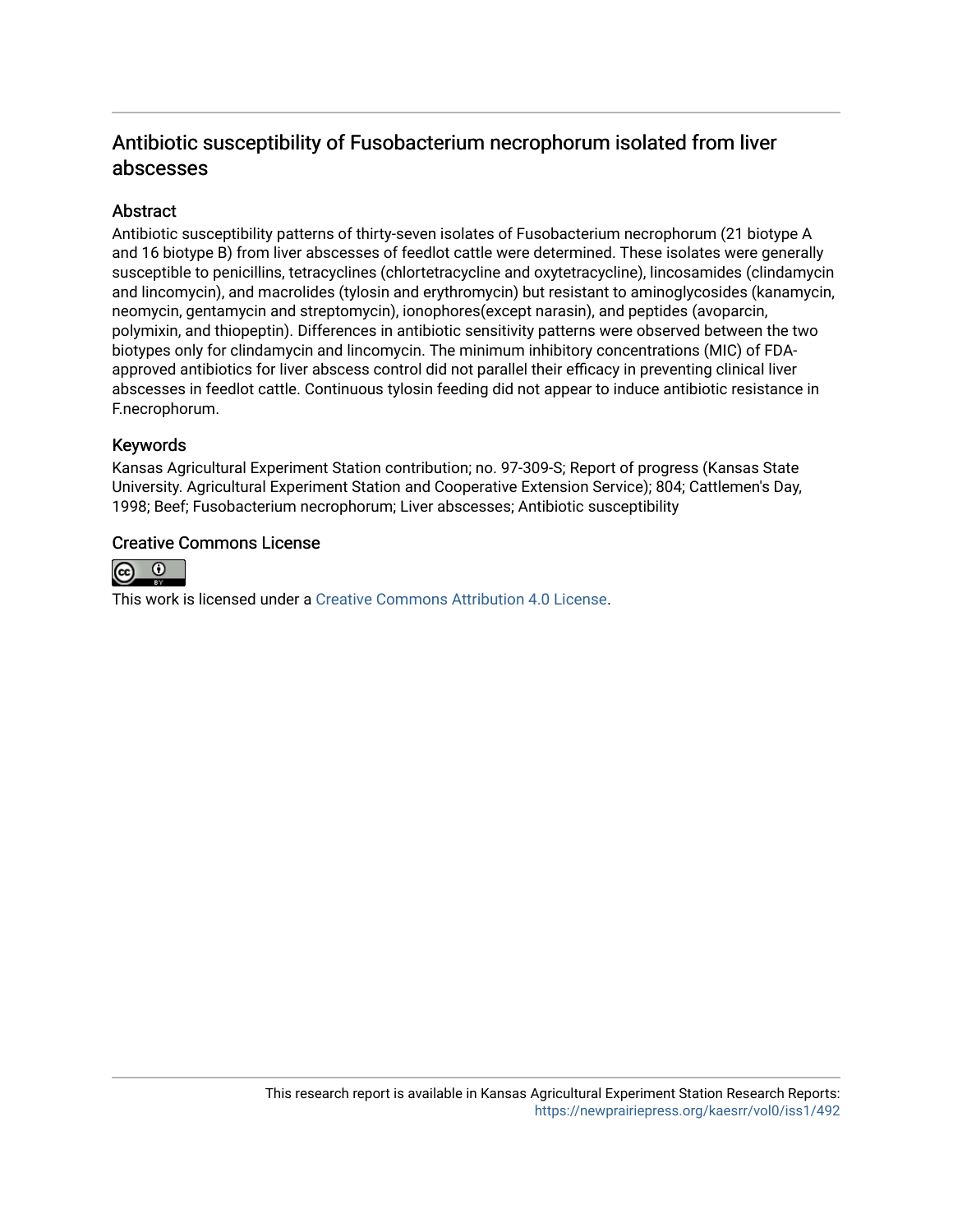## **ANTIBIOTIC SUSCEPTIBILITY OF** *FUSOBACTERIUM NECROPHORUM* **ISOLATED FROM LIVER ABSCESSES <sup>1</sup>**

*T. G. Nagaraja, K. F. Lechtenberg*<sup>2</sup>, and *M. M. Chengappa*<sup>3</sup>

#### **Summary**

thirty-seven isolates of *Fusobacterium* in feedlot cattle. Two distinct biotypes or *necrophorum* (21 biotype A and 16 biotype subspecies, biotype A (subsp. *necrophorum*) B) from liver abscesses of feedlot cattle were and biotype B (subsp. *funduliforme*), have determined. These isolates were generally been recognized. Biotype A is encountered susceptible to penicillins, tetracyclines most frequently in liver abscesses. Because (chlortetracycline and oxytetracycline), of the importance of *F. necrophorum* as an lincosamides (clindamycin and lincomycin), animal pathogen, its antibiotic susceptibility, and macrolides (tylosin and erythromycin) particularly to clinically relevant antibiotics, but resistant to aminoglycosides (kanamycin, has been reported. However, studies on but resistant to aminoglycosides (kanamycin, ionophores (except narasin), and peptides tives have been limited. Also, the difference (avoparcin, polymixin, and thiopeptin). Dif- in susceptibility patterns between the two were observed between the two biotypes tives were to determine the susceptibility of only for clindamycin and lincomycin. The *F. necrophorum* of liver abscess origin to minimum inhibitory concentrations (MIC) of antibiotics, including FDA-approved and FDA-approved antibiotics for liver abscess certain experimental feed additives, and to control did not parallel their efficacy in pre- determine whether continuous antibiotic venting clinical liver abscesses in feedlot cat- feeding during the finishing period would pear to induce antibiotic resistance in *F*. those antibiotics. *necrophorum.*

(Key Words: *Fusobacterium necrophorum*, Liver Abscesses, Antibiotic Susceptibility.) Abscessed livers from feedlot cattle in

#### **Introduction**

Antibiotic susceptibility patterns of the primary causative agent of liver abscesses neomycin, gentamycin and streptomycin), susceptibility to antibiotics used as feed addiferences in antibiotic sensitivity patterns biotypes have not been reported. Our objectle. Continuous tylosin feeding did not ap- influence susceptibility of *F. necrophorum* to *Fusobacterium necrophorum,* a gramnegative, anaerobic, rod-shaped bacterium, is

#### **Experimental Procedures**

Kansas and eastern Missouri were collected

 ${}^{1}$ A detailed description of this study is published in the American Journal of Veterinary Research (volume 59, pages 44-48, 1998).

<sup>&</sup>lt;sup>2</sup>Midwest Veterinary, Inc., Oakland, Nebraska.

<sup>&</sup>lt;sup>3</sup>Department of Diagnostic Medicine/Pathology and Microbiology.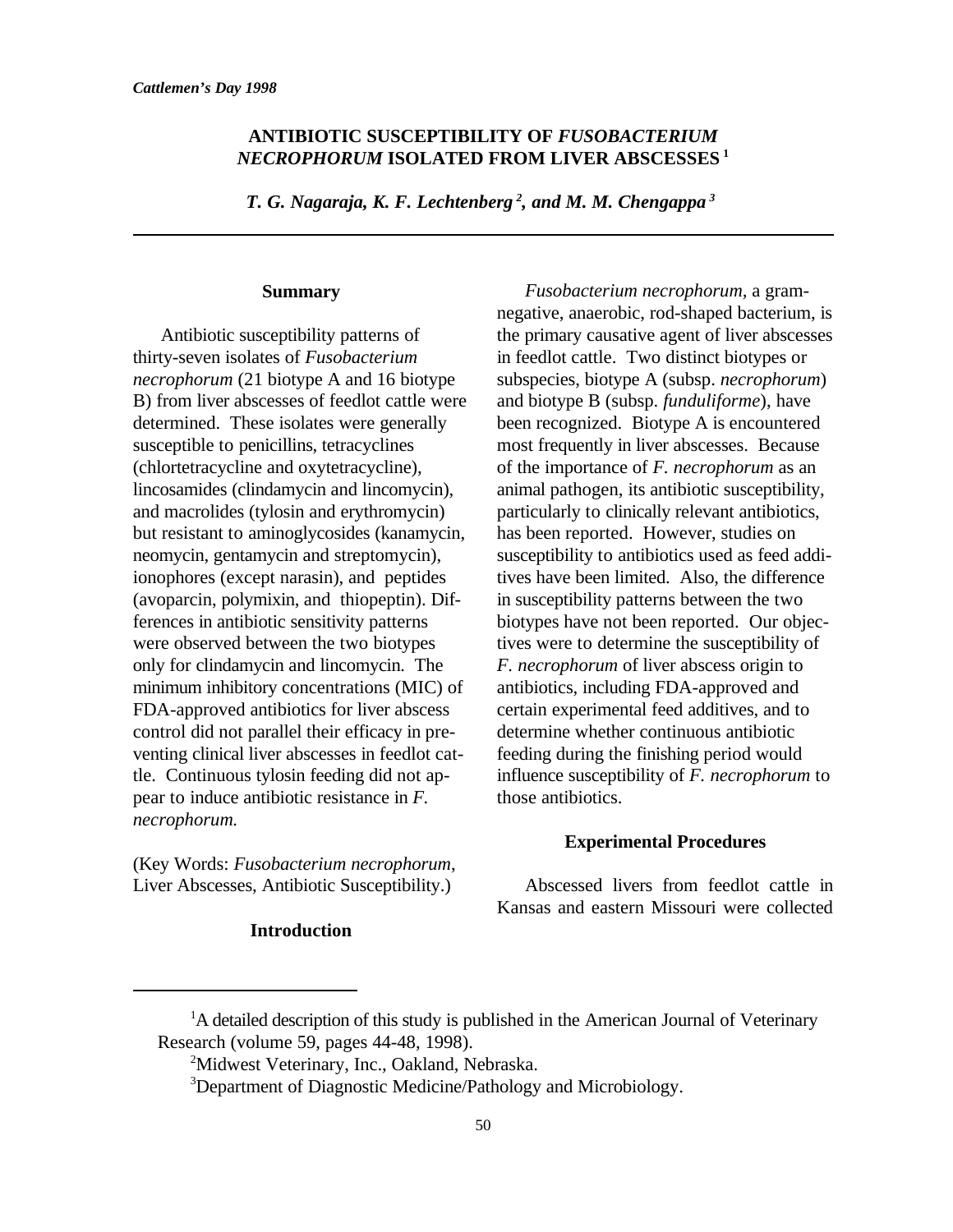origins were recorded to enable obtaining antibiotics explains the lack of influence of information on antibiotic feeding. *Fuso-* monensin or lasalocid on the incidence of *bacterium necrophorum* was isolated from liver abscesses. the abscesses. Thirty-seven isolates (21 biotype A and 16 biotype B) were used in the The isolates were susceptible to study. The antibiotics tested included: ampicillin, bacitracin, carbenicillin, cephaampicillin, avoparcin, bacitracin, carbenicillin, lothin, chloramphenicol, chlortetracycline, cephalothin, chloramphenicol, clindamycin, cloxacillin, erythromycin, ipro chlortetracycline, clindamycin, cloxacillin, nidazole, lincomycin, methicillin, narasin, erythromycin, gentamicin, ipronidazole, novobiocin, oxytetracycline, penicillin-G, kanamycin, lasalocid, lincomycin, methicillin, polymyxin-B, tylosin, and virginiamycin.<br>monensin, nalidixic acid, narasin, neomycin. Mean MICs of antibiotics to which F. monensin, nalidixic acid, narasin, neomycin, novobiocin, oxytetracycline, penicillin-G, *necrophorum* was susceptible are shown in polymyxin-B, salinomycin, streptomycin, Table 1. The MICs of all antibiotic comtetronasin, thiopeptin, tylosin, vancomycin, pounds except for clindamycin and and virginiamycin. Antibiotic type is shown lincomycin did not differ between the two in Table 1. biotypes of *F necrophorum*. For clindamycin

*necrophorum* isolates to antibiotics was determined by inoculating overnight cultures Only 31 of the 37 isolates were from (16 to 18 hours) into anaerobic media with cattle with known antibiotic feeding status 100  $\mu$ g/ml or units/ml (for bacitracin, during the finishing period. Twenty-three penicillin-G, polymyxin-B) of antibiotics or isolates were from tylosin-fed (10 g/ton of penicillin-G, polymyxin-B) of antibiotics or no antibiotic. Culture absorbance was mea- feed) cattle and eight were from cattle that sured three times to determine growth. For did not receive tylosin. Only four isolates antibiotics that were inhibitory at 100 µg/ml were from chlortetracycline-fed (75 or units/ml, the minimum inhibitory concen- mg/head/day) cattle. The mean MICs for tration (MIC) was determined by broth tylosin were similar whether or not the cattle microdilution. The MIC was the lowest had been fed tylosin (Table 2). Similarly, concentration of the antibiotic that inhibited continuous feeding of chlortetracycline had growth. Differences in MIC between the two no effect on the MIC of either biotypes, between tylosin- and nontylosin-fed chlortetracycline or oxytetracycline (Table 2). cattle, and between chlortetracycline- and Apparently, continuous feeding of tylosin or nonchlortetracycline-fed cattle were com- chlortetracycline did not induce antibiotic pared by a statistical t test. resistance *F. necrophorum* isolates.

#### **Results and Discussion**

kanamycin, lasalocid, monensin, nalidixic acid, neomycin, salinomycin, streptomycin, tetronasin, thiopeptin, and vancomycin. The

at a slaughter house. Lot numbers and cattle resistance of *F. necrophorum* to ionophore

Susceptibility or resistance of *F*. for biotype A than biotype B (Table 1). and lincomycin, MICs were lower  $(P < 0.05)$ 

cattle with known antibiotic feeding status

*Fusobacterium necrophorum* isolates chlortetracycline, oxytetracycline, tylosin, and from liver abscesses were resistant  $(100 \mu g$  virginiamycin) are approved for use in the or units/ml) to avoparcin, gentamycin, prevention of liver abscesses in feedlot cattle. According to the U.S. Feed Additive Compendium, five antibiotics (bacitracin, Based on MIC, chlortetracycline and oxytetracycline were most effective and bacitracin was the least effective. However tylosin is